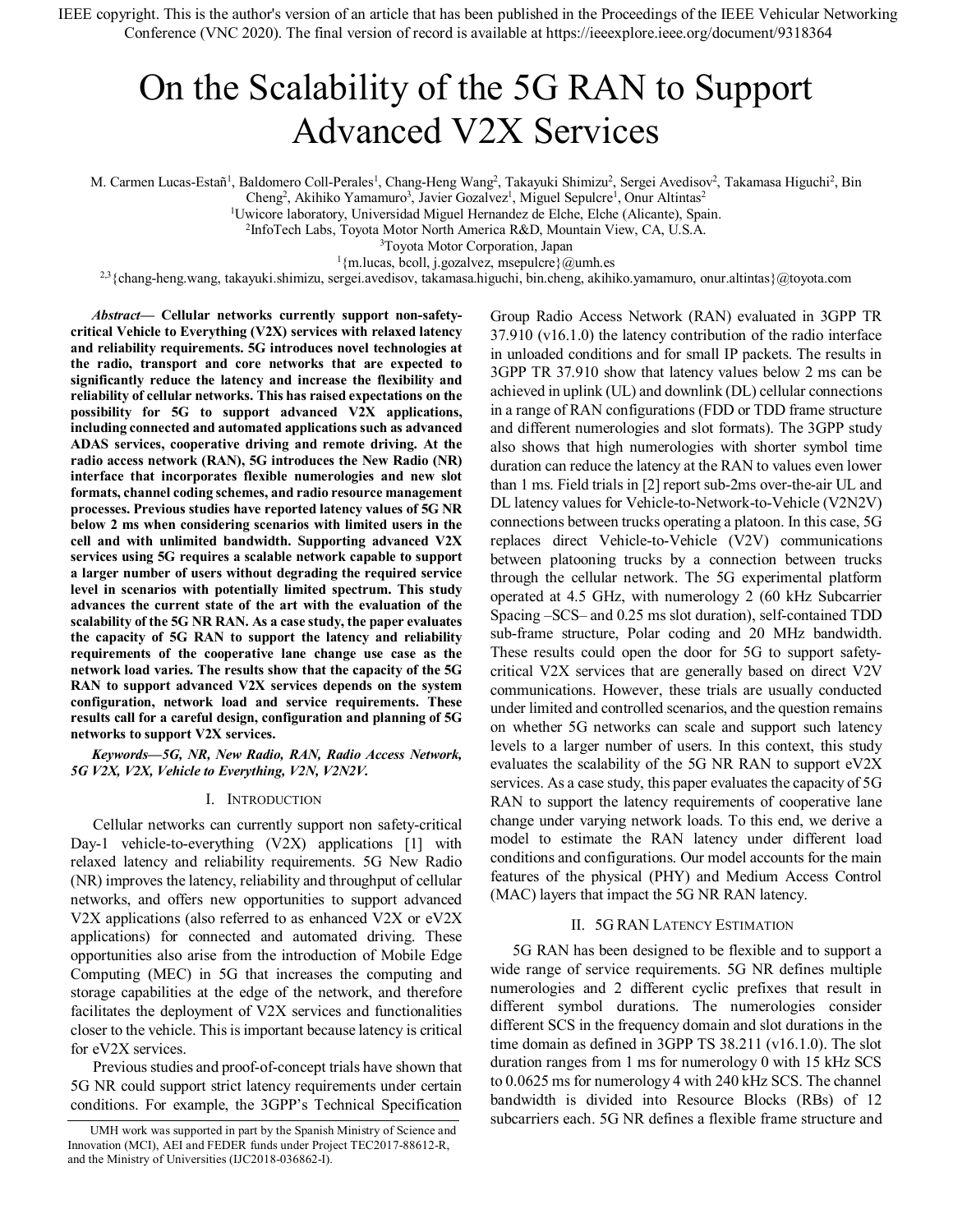the possibility to use slot formats with different number of symbols (full-slots with 14 symbols or mini-slots with 2 to 13 symbols). 5G NR also defines different radio resource management schemes (grant-based and grant-free scheduling) that can be adapted to meet the requirements of different use cases.

To estimate the latency at the 5G RAN, we take into account the configuration of the RAN and the deployment scenario, including the bandwidth, the characteristics of the data traffic, the density of vehicles and the distribution of vehicles. The RAN latency (*lradio*) can be estimated as:

$$
l_{radio} = l_{radio\_UL} + l_{radio\_DL} \tag{1}
$$

where  $l_{radio-UL}$  is the UL RAN latency from the User Equipment (UE) to the gNB (or base station) and  $l_{radio-DL}$  is the DL RAN latency from the gNB to the UE.

*lradio*-UL and *lradio*-DL are computed considering the different factors that contribute to the latency experienced in the transmission of a packet. This includes: 1) the processing delays in the transmitter and receiver  $(t_p^{tx-UE})$  and  $t_p^{tx-gNB}$  when the transmitter is the UE and the gNB respectively, and  $t_p^{rx-UE}$  and  $t_p^{rx-gNB}$  when the receiver is the UE and the gNB respectively); 2) the frame alignment times  $(t_{fa})$ ; 3) the delay introduced by the scheduling  $(t_{sch}^{DL}$  in DL and  $t_{sch}^{UL}$  in UL); 4) the waiting time for the allocated resources or RBs  $(t_w)$ ; and 5) the transmission time  $(t<sub>tt</sub>)$ . All these factors are illustrated in Fig. 1 for the UL and are explained in more detail afterwards (striped rectangles in Fig. 1 represent the processing of packets in the UE or gNB). *lradio*-UL and  $l_{radio-DL}$  are then estimated as expressed in [\(2\)](#page-1-0) and [\(3\):](#page-1-1)

$$
l_{radio-UL} = t_{p}^{tx-UE} + t_{fa} + t_{sch}^{UL} + t_w + t_{ft} + t_{p}^{rx-gNB}
$$
 (2)

$$
l_{radio\text{-}DL} = t_p^{tx\text{-}gNB} + t_{fa} + t_{Sch}^{DL} + t_w + t_{tt} + t_p^{rx\text{-}UE} \tag{3}
$$



Fig. 1. Latency in the UL transmission of a data packet.

<span id="page-1-2"></span>The processing delay in the transmitter  $(t_p^{tx-UE}$  and  $t_p^{tx-gNB})$ represents the time interval between the arrival of data and the generation of a packet. The processing delay in the receiver  $(t_p^{rx\text{-}UE}$  and  $t_p^{rx\text{-}gNB}$ ) represents the time interval between the reception of a packet and the decoding of the data.  $t_p^{tx-UE}$ ,  $t_p^{tx-gNB}$ ,  $t_p^{rx-\hat{UE}}$ , and  $t_p^{rx-\hat{B}NB}$  are estimated following 3GPP TR 37.9[1](#page-1-3)0 as<sup>1</sup>:  $t_p^{tx-UE} = t_p^{tx-gNB} = T_{proc,2}/2$  (4)  $t_p^{rx-UE} = t_p^{rx-gNB} = T_{proc,1}/2$  (5)

 $T_{proc,1}$  is the UE Physical Downlink Shared Channel (PDSCH) processing procedure time, and  $T_{proc,2}$  is the Physical Uplink Shared Channel (PUSCH) preparation procedure time.  $T_{proc,1}$ and  $T_{proc,2}$  are defined in 3GPP TS 38.214 (v16.1.0) as a function of the UE processing capabilities and the numerology among other factors.

 $t_p^{tx-UE}$  or  $t_p^{tx-gNB}$  might be completed at any time within a slot, and *lradio*-UL and *lradio*-DL must then also account for the frame alignment time  $t_{fa}$  until the start of the next slot (see Fig. 1).  $t_{fa}$ is then bounded by the slot duration (1 ms to 0.0625 ms depending on the numerology).

 $t_{sch}^{UL}$  and  $t_{sch}^{DL}$  depend on the scheduling scheme utilized which should be chosen based on the traffic pattern (e.g. periodic or aperiodic) and service requirements. The dynamic scheduling in 5G NR assigns resources dynamically for each transmission when a packet is generated. In this case, the UE and the gNB must exchange control messages to request/assign the radio resources, and this signaling entails a delay that is detrimental to safety-critical V2X services. We then consider the use of the Semi-Persistent Scheduling (SPS) scheme defined in 5G NR for DL transmissions and a Configured Grant scheduling for UL transmissions. SPS and Configured Grant scheduling pre-assign resources periodically for data transmissions in DL and UL respectively. The scheduling decision is taken (and the resources are pre-assigned) when the UE attaches to the gNB, i.e. before the data packets are generated<sup>[2](#page-1-4)</sup>. Consequently, the UE does not need to request resources to transmit each data packet, and avoids the scheduling signaling delay. In this case, we can assume that both  $t_{sch}^{UL}$  and  $t_{sch}^{DL}$  are zero which would benefit safety-critical V2X services. Resources are pre-assigned periodically to UEs, and the periodicity between allocated resources is set equal to the transmission rate of data packets.

<span id="page-1-1"></span><span id="page-1-0"></span>After  $t_{\text{sch}}^{UL}$  or  $t_{\text{sch}}^{DL}$ , the waiting time  $t_w$  accounts for the delay until the slot with RBs assigned to the UE is available for data transmission (se[e Fig. 1\)](#page-1-2).  $t_w$  depends on: 1) the size of the packet and the number of RBs necessary to transmit a packet, and 2) the number of free RBs at each slot. The number of RBs necessary to transmit a packet depends on the utilized modulation and coding scheme (MCS) and the number of MIMO transmission layers used. We consider the use of the MCSs defined in 3GPP TS 38.214. Vehicles adapt the MCS based on the Channel Quality Indicator (CQI) table 3 in 3GPP TS 38.214 in order to achieve a Block Error Rate (BLER) target equal to 10<sup>-5</sup>. The CQI is estimated as a function of the distance between the vehicle and the serving gNB that depends on the distribution of vehicles in the scenario. To compute  $t_w$ , we must also estimate the number of free RBs per slot. This number depends on the total number of RBs and the density of vehicles in the scenario. We compute the total number of RBs per slot considering a FDD frame structure. This number is a function of the bandwidth and the numerology as shown in 3GPP TS 38.104 (v16.2.0). From the total available RBs, we identify those that are used by control channels and PHY signals in 5G NR. To this aim, we consider the configuration of the control channels and PHY signals for 5G NR given in Annex A of  $[3]$  $[3]$  $[3]$ <sup>3</sup>. This configuration results in that the control channels and PHY

<span id="page-1-3"></span> <sup>1</sup> Same processing capabilities are assumed for UEs and the gNB only for evaluation purposes.

<span id="page-1-4"></span><sup>&</sup>lt;sup>2</sup> There are two types of Configured Grant scheduling in 5G NR. With type 1, the pre-assigned resources are permanently active. With type 2, the preassigned resources can be activated/deactivated along the session. We consider type 1 for UL. SPS in DL is similar to Configured Grant type 2.

<sup>&</sup>lt;sup>3</sup> For the DL, this configuration includes the transmission of the Synchronization Signals and Physical Broadcast Channel (SS/PBCH), the Physical Downlink Control Channel (PDCCH), Demodulation Reference Signals (DMRS), and Channel Status Information (CSI). For the UL, it includes the Physical Random Access Channel (PRACH), the Physical Uplink Control Channel (PUCCH), DMRS, and Sounding Reference Signals (SRS).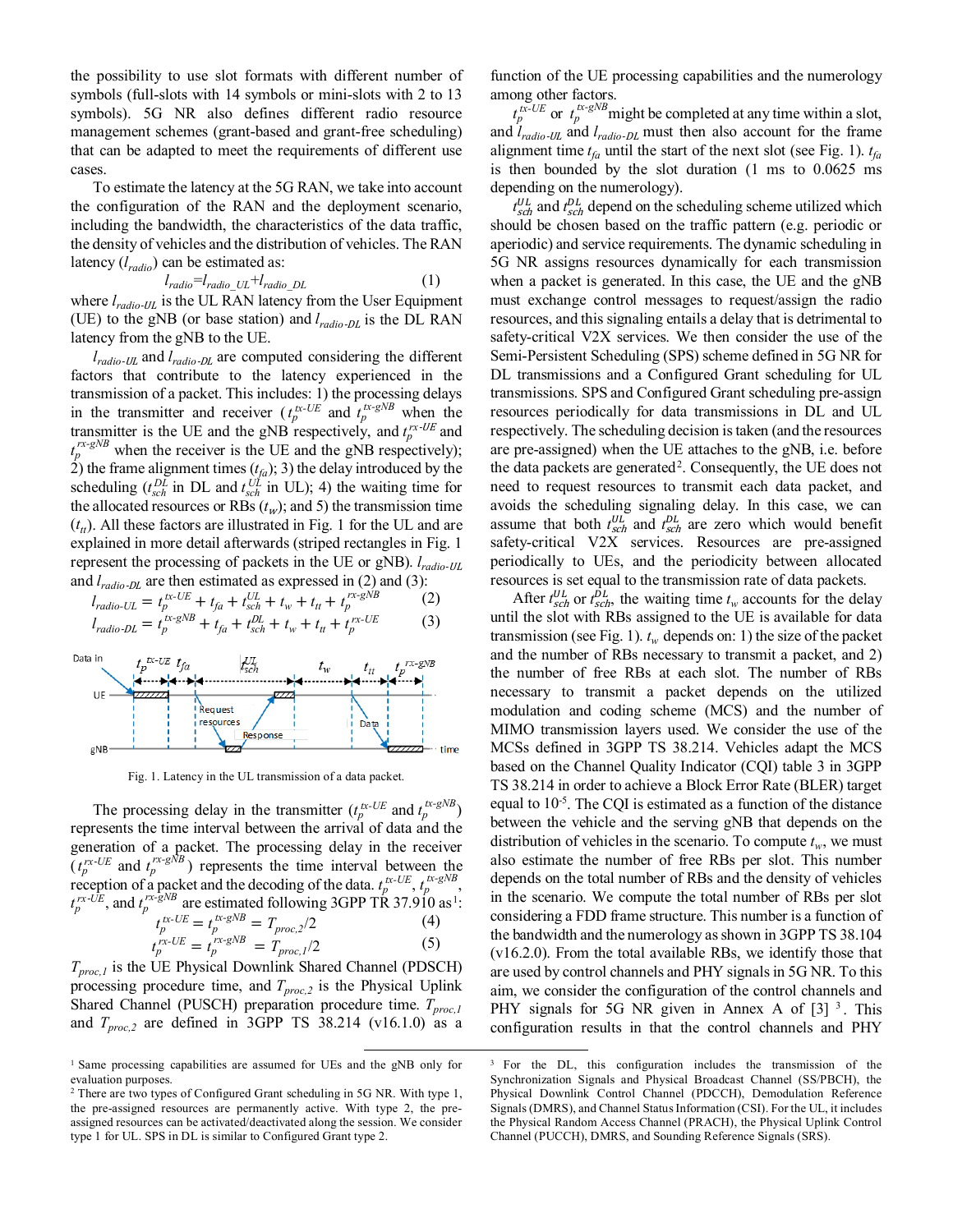signals require approximately 12.5% and 9.3% of the DL and UL available RBs, respectively (for a bandwidth of 40 MHz). The remaining RBs can be utilized to transmit the data packets. Once we know the total number of RBs available and the number of RBs necessary to transmit the packet, we emulate the resource allocation process to identify the free RBs per slot as a function of the density and then estimate  $t_w$ . We consider that the scheduler allocates RBs in the first slot where there are enough free RBs to transmit the packet.

To compute  $l_{radio-III}$  and  $l_{radio-DI}$ , we finally need to calculate the latency experienced in the transmission of the data packet. The transmission time or  $t<sub>tt</sub>$  is equal to the length of the slots used to transmit the data packet (see Fig. 1).  $t<sub>tt</sub>$  depends then on the numerology that is used.

## III. COOPERATIVE LANE CHANGE USE CASE

<span id="page-2-1"></span>3GPP identifies in 3GPP TS 22.186 (v16.2.0) the performance requirements for eV2X services related to connected and automated driving. These services are classified in the following five groups: vehicle platooning, advanced driving, extended sensors, remote driving and vehicle quality of service support. For this study, we consider the cooperative lane change use case that is part of the advanced driving group. This safety-critical use case has been traditionally supported using V2V communications (e.g. [\[4\]\)](#page-3-0). It is then interesting to investigate if this use case could be supported through 5G-based V2N2V communications. Please note that cooperative lane change is analyzed as a case study. The authors in no way suggest cooperative lane changes should or should not be executed using V2N2V.

In the cooperative lane change, vehicles exchange driving intentions with vehicles in the proximity in order to coordinate their trajectories and maneuvers. The format, length and periodicity of the messages to be exchanged is currently under study in 3GPP TS 22.186, ETSI TR 103 578 (v0.0.5) and SAE J3186. While no final decision has been made, these sources suggest a message size between 300 and 600 bytes. 3GPP TS 22.186 defines requirements for the cooperative lane change use case. For high level automation, 3GPP establishes that "the 3GPP network shall support message exchange between UEs with less than 10 ms latency, with 99.99% reliability".

## IV. EVALUATION

<span id="page-2-0"></span>This section evaluates the scalability of the 5G RAN to support the latency requirement of the cooperative lane change use case as the network load increases. To this end, we consider the latency model defined in Section II and numerical evaluations in Matlab. We consider a highway scenario and a single 5G NR cell<sup>[4](#page-2-0)</sup> with 866 m radius as in 3GPP TR 38.913 (v15.0.0). The cell is assigned 40 MHz bandwidth in the Frequency Range 1. The highway consists of 6 lanes per direction and we evaluate vehicle densities equal to 20, 40, 60 and 80 vehicles/km/lane. All vehicles exchange packets of the same size *D* periodically every 50 ms through the cellular network (*D* isset to 300 or 600 bytes). It is important that safetycritical V2X services rely on fresh information. As a result, if a new packet is generated and the previous packet has not been transmitted yet, the previous packet is dropped. The transmitted packets include information about planned or desired trajectories. The information transmitted by a vehicle in the UL is transmitted to the neighboring vehicles in the DL. To this aim, we consider the use of the Broadcast/Multicast mode for DL communications even though this mode is not supported in 3GPP Release 15 and Release 16 standards. However, the Broadcast/Multicast transmission mode is highly relevant for efficient support of V2X services, and 3GPP is currently working to include it in Release 17 (3GPP RP-201038). We consider the 5G NR numerology 2 with an SCS equal to 60 kHz with Extended Cyclic Prefix for the transmission of short packets with low latency requirements in UL and DL. The UE processing capability is equal to 2, and  $T_{proc,1}$  and  $T_{proc,2}$  take values equal to 0.161 and 0.193 ms respectively. We consider full-slot transmissions in UL and DL, the MCSs and CQI tables 3 (i.e. a target BLER equal to  $10^{-5}$ ) defined in 3GPP TS 38.214, and 2 MIMO transmission layers. SPS and Configured Grant scheduling schemes are used in UL and DL, respectively.

3GPP considers that a data packet is successfully delivered if it is received before the maximum latency requirement defined for the service to be supported. For cooperative lane change with high level of automation, 3GPP establishes a 99.99% reliability requirement with a maximum latency of 10ms. Fig. 2.a plots the 99.99 percentile value of the RAN latency (*lradio*) for different traffic densities (and hence network loads). The figure includes a dashed horizontal line to identify the 10 ms 3GPP latency requirement. Fig. 2.a shows that the latency increases with the density of vehicles in the cell and the size of packets. The study in 3GPP TR 37.910 showed that a latency value equal to 1.12 ms could be met in unloaded conditions and for small IP packets (only containing the IP header). The latency values experienced as the load increases (Fig. 2.a) significantly overpass 1.12 ms. This clearly highlights that the capacity of 5G networks to support critical V2X services must be evaluated considering the scalability perspective.

Fig. 2.a shows that packets of 300 bytes experience an increase in latency that does not grow linearly with the density and that significantly increases as the density and network load grows. For example, the latency increases by 42% when the vehicle density grows from 20 to 40 veh/km/lane. The increase is equal to 366% and 835% when the density jumps from 40 to 60 and from 60 to 80 veh/km/lane, respectively. This trend is due to the cell congestion. Fig. 2.b depicts the percentage of RBs in the cell as a function of the traffic density. Fig. 2.a and Fig. 2.b show that the latency increases rapidly when the percentage of RBs utilized by UEs in the cell is high and the cell is close to congestion. Fig. 2.b shows that this happens for densities equal to or higher than 60 veh/km/lane when vehicles transmit packets of 300 bytes. The use of RBs increases more rapidly when the packet size is 600 bytes (Fig. 2.b), and cell congestion can occur for densities equal to 40 veh/km/lane. This explains why the 99.99 percentile value of the latency increases rapidly when the packet size is 600 bytes and saturates at 100 ms when the density is equal to or higher than 40 veh/km/lane. We should note that